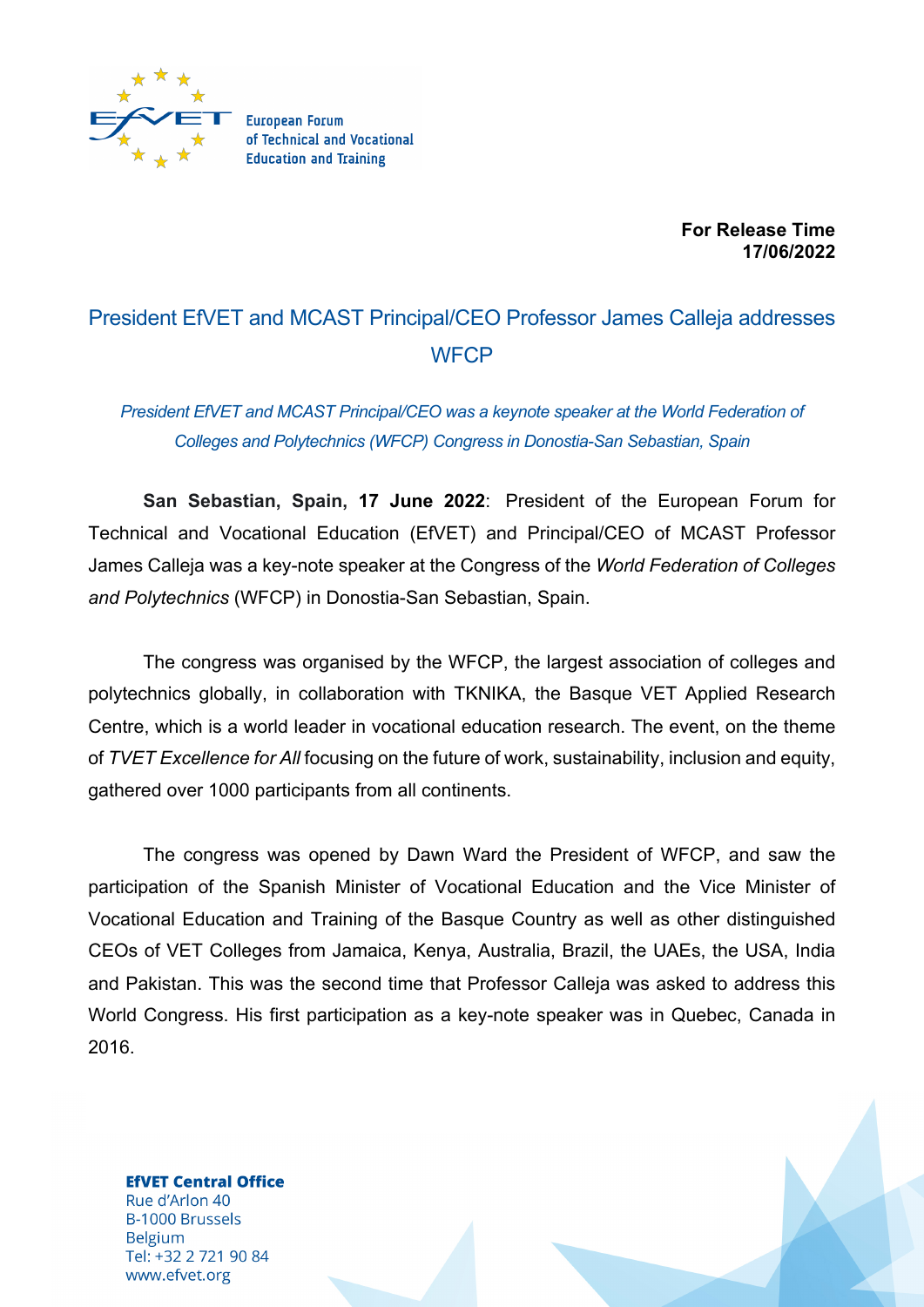

In his intervention Professor Calleja focused on how learning is changing fast and the need for VET institutions to create for young learners new forms of work-based learning. It is this method of learning that will retain more students in education and training by making learning more practical, relevant and attractive. MCAST Principal said, "*Many young people today are smart, quick learners and target oriented. Systems of learning have to combine college-based and work experiences and hence the need to bring industry on campus and match more carefully what is being learnt by the jobs available on the labour market. One fundamental lesson learnt from COVID-19 in the context of education and training is that the future of work lies on the transformation of pedagogy. The internet of things has changed every space in which we live in a platform for learning including and more incisively the workplace. Colleges and polytechnics must extend their learning spaces and add the workplace as a key learner's source for new knowledge, skills and competences".*

In his concluding remarks Professor Calleja stressed the need that in VET Colleges and Polytechnics *"we need to embrace transformation at all levels but in particular in the training of teachers, in modernising the infrastructure for learning and in assessing learners throughout their learning process. Technology has transformed the way we live, learn and organise our lives. Grasping its added value will determine the future of further and higher education"*.

## **More information:**

## - EfVET - European Forum of Technical and Vocational Education and Training

EfVET is a unique European-wide professional association which has been created by and for providers of technical and vocational education and training (TVET) in all European countries. Its mission is to champion and enrich TVET through transnational cooperation and building a pan-European network of institutions that could lead to European VET policies.

- WFCP - World Federation of Colleges & Polytechnics

**EfVET Central Office** Rue d'Arlon 40 **B-1000 Brussels Belgium** Tel: +32 2 721 90 84 www.efvet.org